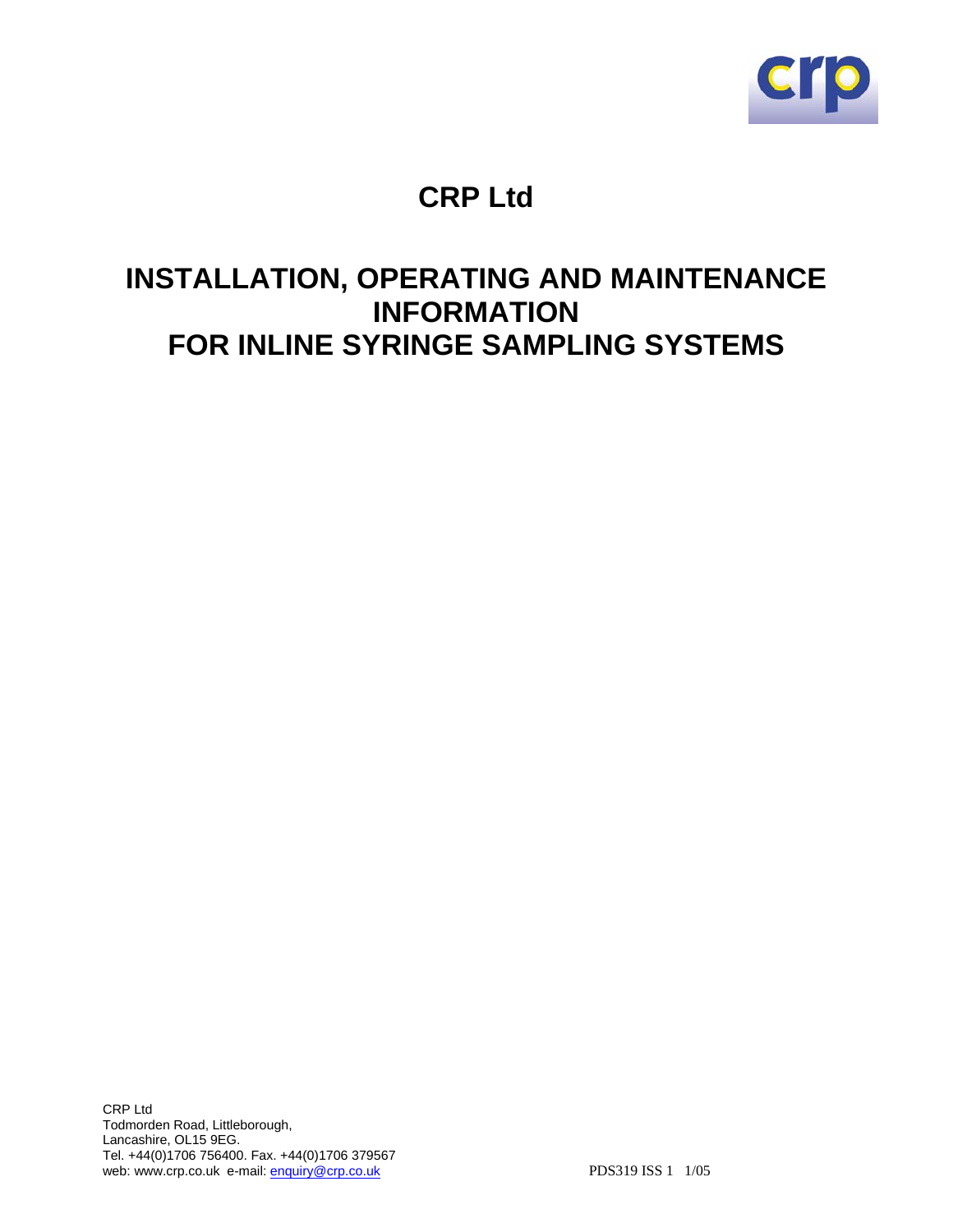# **Sampling Valves Installation, Operating & Maintenance Instructions – SD IL 500 & SD IL 600 Inline sampling Valves**

*This procedure provides detailed information on the field installation, operation & maintenance of the syringe type sampling device.* 

# *Overview*

The valve assembly has two parts, a wafer style valve body that is permanently bolted in to the process pipeline and a syringe sampler, which is removable from the valve body. The syringe sampler is used to remove and transport the sample from the valve body in the pipeline. The valve body can be mounted in either horizontal or vertical flanged pipework. The valve is able to sample both hot and hazardous media, so it is very important that suitable protective clothing and eye protection is worn when commissioning and operating the valve.

## *Storage*

The sampling valve should be ideally stored in cool dry conditions in a dust free environment. The flange faces on 500 series have serrated grooves and should be protected from damage. The 600 series have relatively soft PFA flange faces that must be protected from damage. It is recommended that the valve should be left in its original packaging until ready for assembling in to the pipeline.

## *Installation*

The valve is of a wafer style designed to be mounted in line between mating flanges. Choose a position within the pipeline that is easily accessible to ensure trouble-free function of the valve by the operator. The syringe unit pulls away from body, the syringe plunger extends outwards from the body as the sample is taken, sufficient space must be allowed for this. Please see drawing below for dimensional details.



CRP Ltd Todmorden Road, Littleborough, Lancashire, OL15 9EG. Tel. +44(0)1706 756400. Fax. +44(0)1706 379567 web: www.crp.co.uk e-mail: enquiry@crp.co.uk e-mail: enquiry@crp.co.uk PDS319 ISS 1 1/05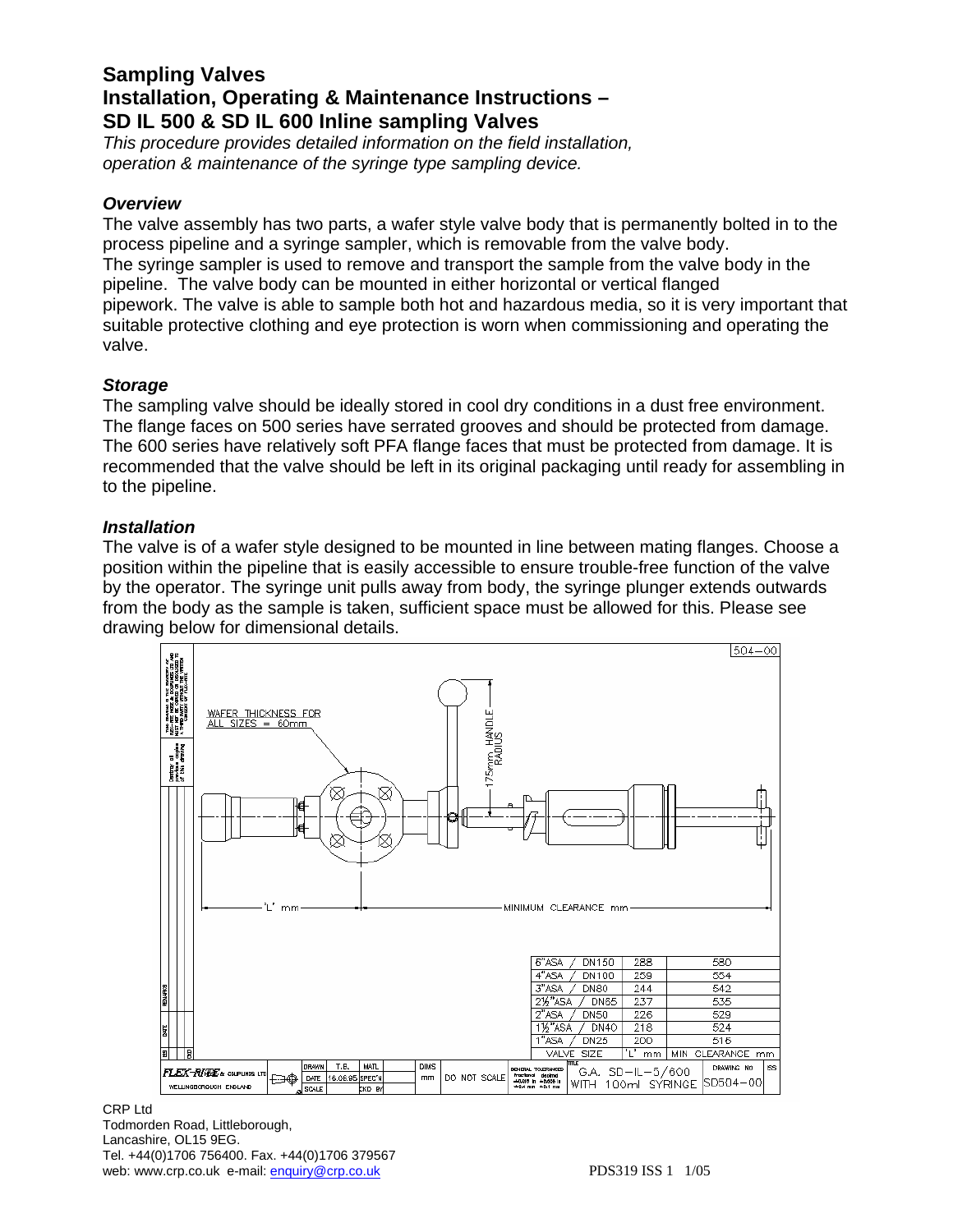The mating flange faces must be free from debris and foreign matter prior to installation. Any remaining gasket material should be removed from the flange faces.

# *Gaskets*

Gaskets must be used when bolting up unlined valves. PFA lined valves can be assembled into a lined pipeline without requiring gaskets, If mounted in unlined pipework gaskets should be used. CRP Flex-Rite recommend Goretex GR expanded PTFE type gaskets or PTFE envelope gaskets.

## *Bolting Materials*

Should be of good quality, clean and well lubricated. The use of washers is recommended to ensure correct even torque. Bolts should be tightened by use of a torque wrench in strict sequence of diagonally opposite pairs.

It is recommended that all bolts are checked at least 24 hours after commissioning or following the initial full process cycle.

The following table gives recommended torque levels for flange to flange connections

| <b>Valve Size</b> | <b>Minimum Torque Figure</b> |                |
|-------------------|------------------------------|----------------|
| NΒ                | Ft/Lbs                       | <b>Newtons</b> |
| 3/4"              | 10                           | 14             |
| 1"                | 14                           | 19             |
| 1.1/2"            | 28                           | 38             |
| 2"                | 55                           | 75             |
| 2.1/2"            | 65                           | 88             |
| 3"                | 95                           | 129            |
| 4"                | 67                           | 91             |
| 6"                | 127                          | 172            |

The Torque figures given are the minimum to effect a seal, they may be exceeded by a value of 50% to effect a seal.

# *Operation*

*Before attempting to operate the valve make certain that the operator wears adequate personal protection*.

To take a representative sample from the pipeline, firstly remove the carrying cap from the syringe unit, this is done by rotating the polypropylene cap anticlockwise whilst holding the body of the syringe to release.

CRP Ltd Todmorden Road, Littleborough, Lancashire, OL15 9EG. Tel. +44(0)1706 756400. Fax. +44(0)1706 379567 web: www.crp.co.uk e-mail: enquiry@crp.co.uk example and the enduration of the PDS319 ISS 1 1/05

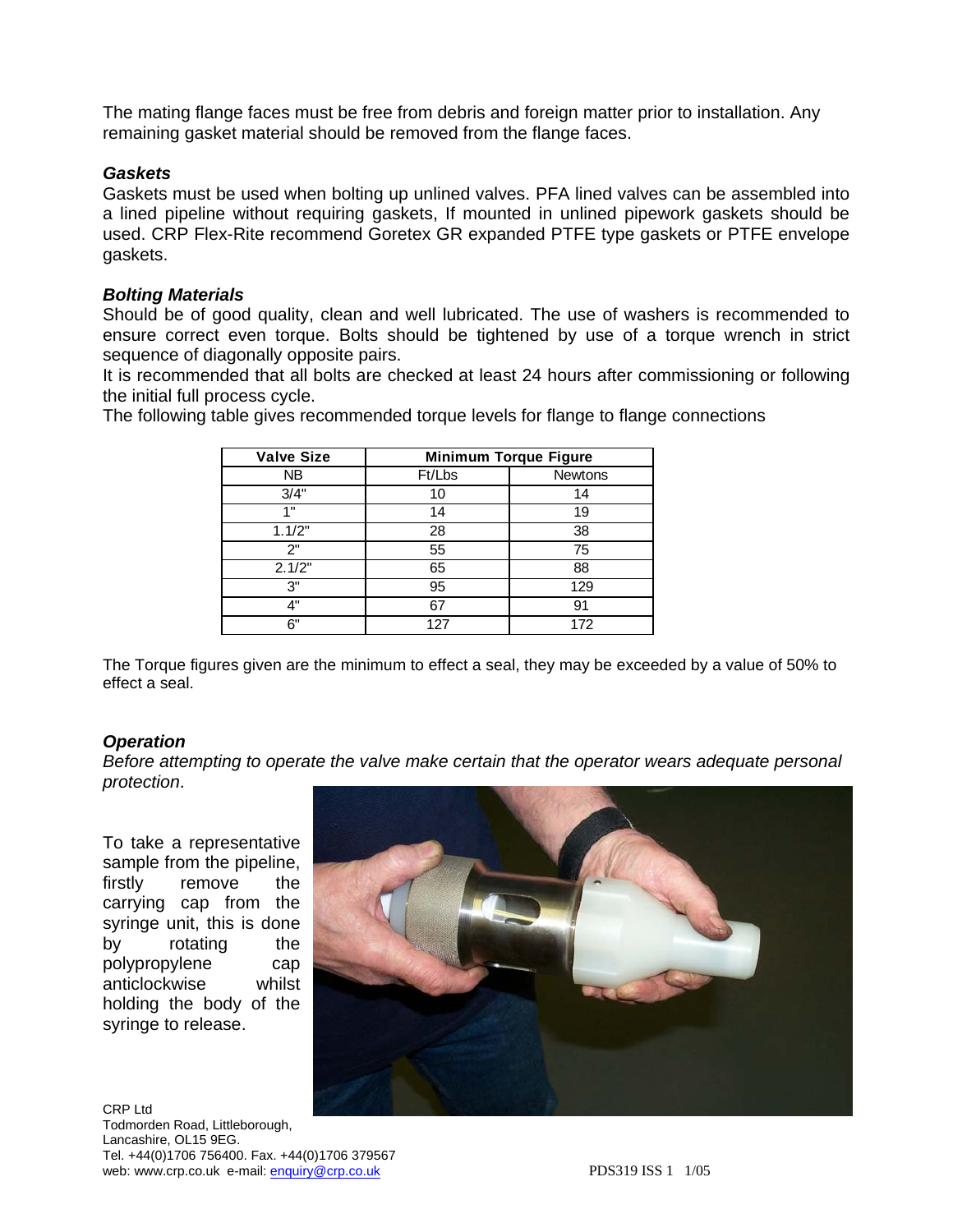Offer the syringe unit carefully up into the sampling connection in the sampling device.



With your free hand rotate the operating lever mounted on the valve connection clock wise by 90 degrees. The syringe has a cam attachment, you will be able to feel the cam mechanism engaging and locking in position. As the cam engages the sample device automatically opens

the valve in the sampling body, a representative sample flows from the pipeline into the borosilicate glass cylinder under pressure from the pipeline. As this happens you will see the cylinder fill with sample liquor and the spindle will extend outwards. Once the syringe is full it can be released from the sample valve. To do this support the syringe with one hand and turn the operating handle 90 degrees anticlockwise.



CRP Ltd Todmorden Road, Littleborough, Lancashire, OL15 9EG. Tel. +44(0)1706 756400. Fax. +44(0)1706 379567 web: www.crp.co.uk e-mail:  $\frac{equivize{C} \cdot C}$  enguiry@crp.co.uk PDS319 ISS 1 1/05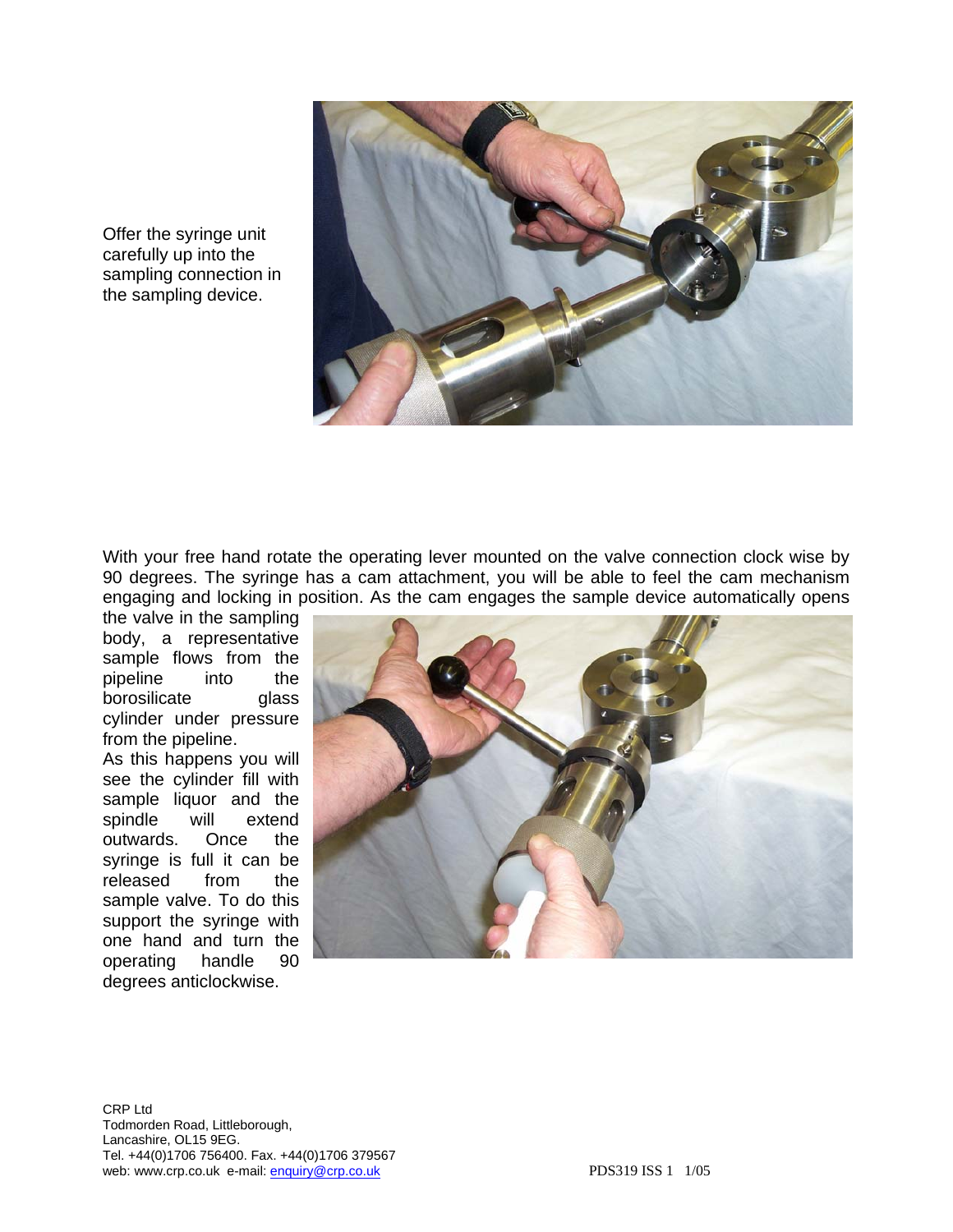Fit the carrying cap again to the syringe sampler. The sampler can then be safely transported to the laboratory for example.



To dispense the sample from the syringe sampler, remove the carrying cap and fit the dispensing cap. This is done by rotating the cap on the cam mechanism until it locks.



CRP Ltd Todmorden Road, Littleborough, Lancashire, OL15 9EG. Tel. +44(0)1706 756400. Fax. +44(0)1706 379567 web: www.crp.co.uk e-mail: enquiry@crp.co.uk PDS319 ISS 1 1/05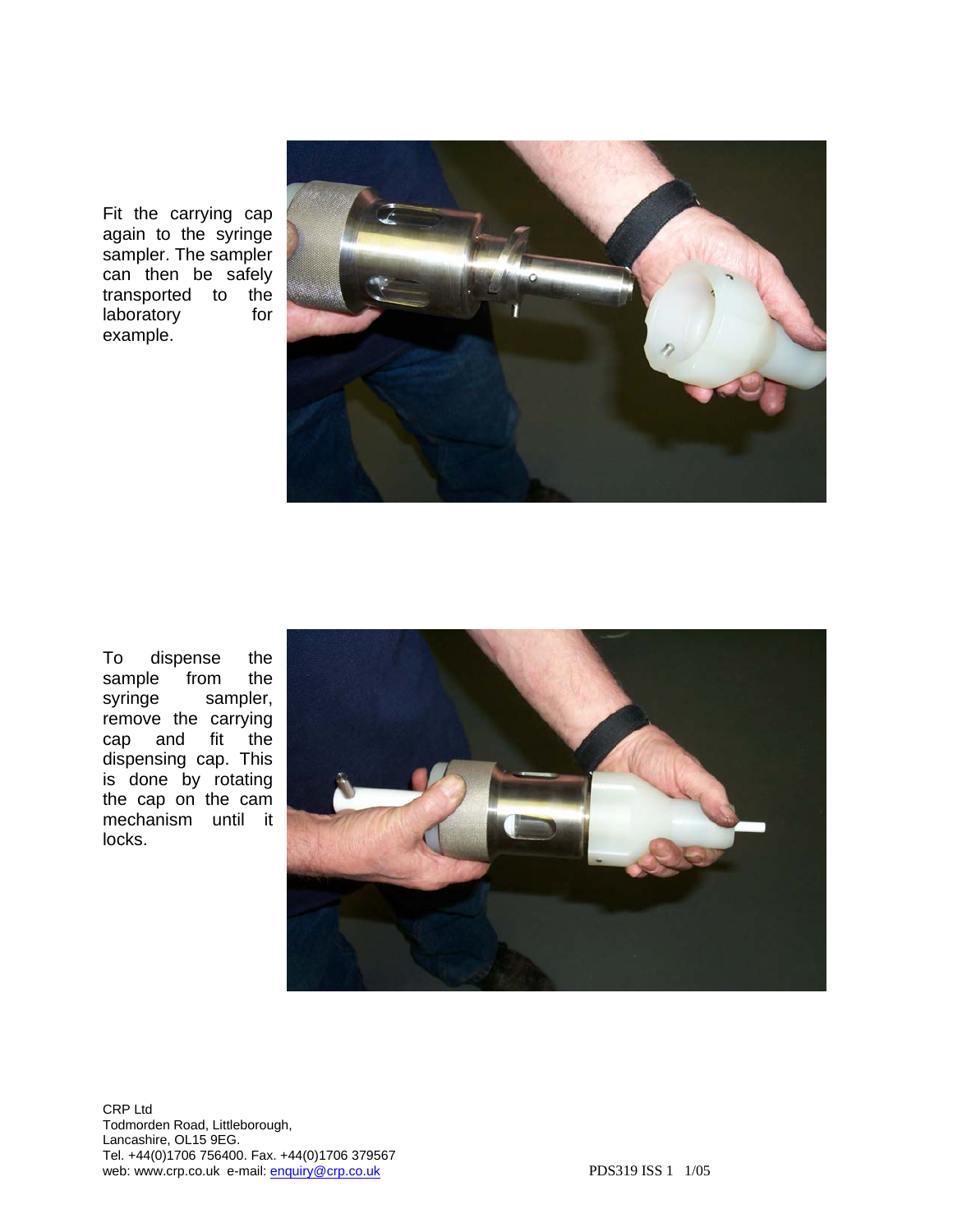The sample can be taken from the syringe by pushing the plunger closed, the sample is dispensed through the tube at the end of the carrying cap



## *Maintenance*

The syringe sampling system has several gaskets and o-ring seals that can be replaced by the customer on site. CRP would recommend that a maintenance schedule be set up and that the seals are routinely replaced as part of the whole plant maintenance system. All these spares can be supplied; some items require the use of special tools, which are also available.

## Stem seal

The valve body has a PTFE / Chemraz oring spindle stem seal. This seals the process from the handle assembly. These can be replaced by the user if required, to replace the stem seal pack a special tool will be required The tool can be used for all our inline sampling valves. Different seal kits are required for the unlined and lined valve bodies.

## Tip Seal

The unlined valve body has a PTFE tip seal. This is the primary seal, sealing the process from the syringe connection. The lined valve does not have a replaceable tip seal.

## Syringe mount seal

When the syringe assembly is introduced in to the valve body, to seal the syringe tip against the valve a chemraz gasket & PTFE gasket support are used. These can be replaced as required. A special tool is required to remove the syringe mount assembly from the body to gain access to the seals.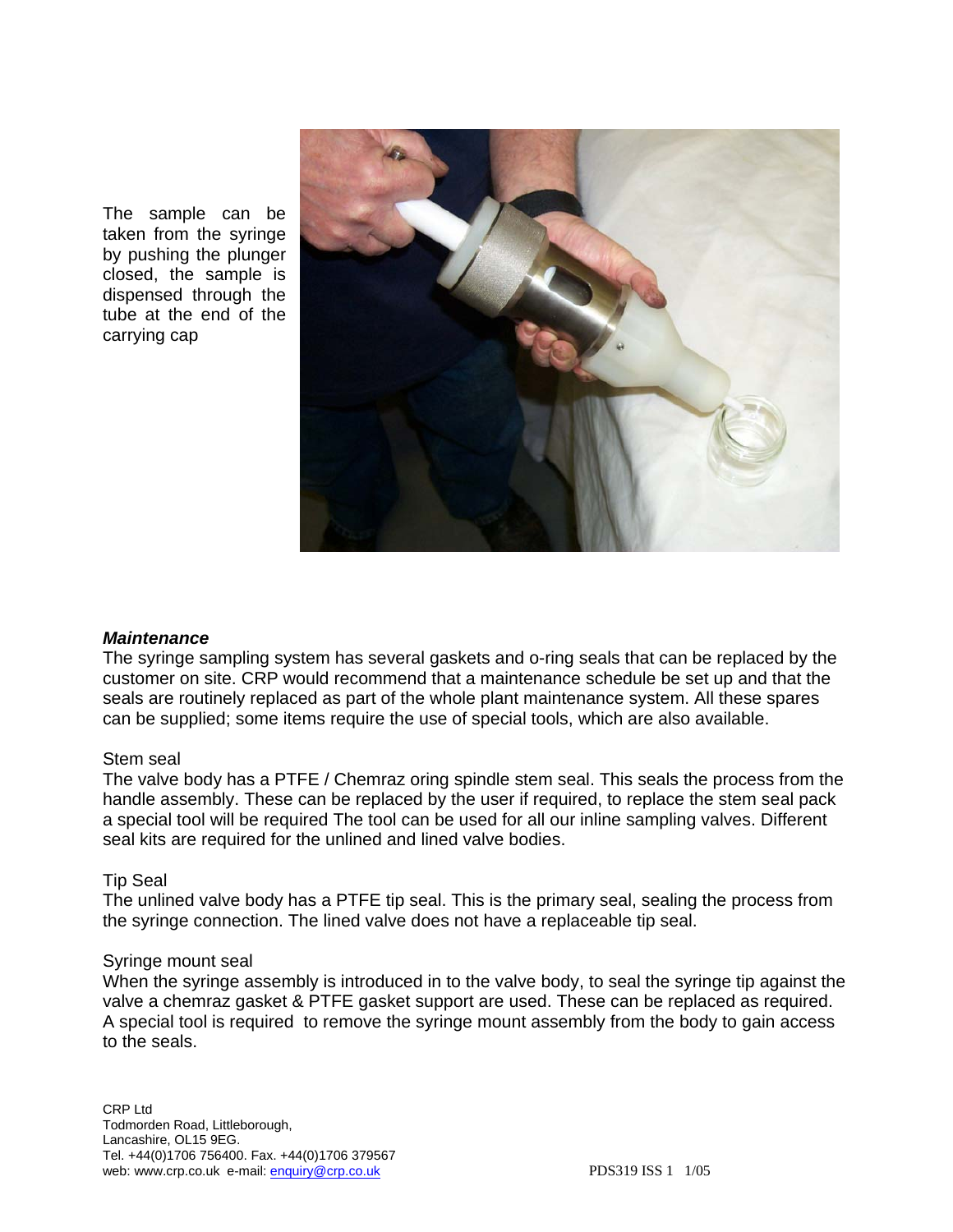## Syringe sampler

The syringe sampler has o-ring and inverted lip seals on the body sealing the glass section. The tip seal arrangement of the sampler has several chemraz o-rings. These seal the tip of the sampler.

## *Application and Process / Media Conditions*

It is the responsibility of the customer to ensure that the sampling device is suitable for conveying the intended chemical(s) and for the intended operating conditions. Careful consideration must be given to the affects of the process media on the valve, whether from corrosion, erosion temperatures etc.

#### *Important Notes*

(a) Whilst the valve is of a strong robust design consideration must be given to the effects of corrosion, erosion/wear, including potential effects from turbulence and vortices etc. For lined valves, it should be noted that while PFA has outstanding corrosion resistance, it has limited erosion resistance, and contained fluid velocities should be kept below 15m/s. For all valves, the valve seats need to be checked regularly for signs of wear. In addition, these products are not approved for conveying unstable fluids.

(b,c) Maximum and Minimum Allowable Operating Pressures (bar(g)) and Temperatures.

- In line sampling valves can be split into 3 basic groups as detailed below:
- 1. Unlined Wafer Pattern: 1" 6" inclusive, to fit between ASME B16.5 Class 150, BS EN 1092-1 PN10/16, BS10 Table D & E flanges.
- 2. Unlined Wafer Pattern: 1" 2" inclusive, to fit between ASME B16.5 Class 300 flanges.
- 3. PFA lined stainless steel wafer pattern: 1" 4" inclusive, to fit between ASME B16.5 Class 150, BS EN 1092-1 PN10/16, BS10 Table D & E flanges.

Their allowable operating temperature ranges are:

| Valve       | <b>Temperature</b> |                 |
|-------------|--------------------|-----------------|
| <b>Type</b> | <b>Minimum</b>     | <b>Maximum</b>  |
| 1.2         | $-20^{\circ}$ C    | $200^{\circ}$ C |
| З           | $-20^{\circ}$ C    | $180^{\circ}$ C |

All valves are suitable for operation at full vacuum. Their maximum operating pressures as detailed below (all pressures are in bar(g)):

| <b>Valve</b><br><b>Type</b> | Max<br><b>Pressure</b> |
|-----------------------------|------------------------|
|                             | 16                     |
| 2                           | 30                     |
| З                           | 10                     |

The syringe sampler is suitable for use in temperature range  $-20$  to  $+150^{\circ}$ C & for pressures up to 5 barg maximum.

- (d) In designing the support structure the user must take into account the following factors in both operating and test conditions, and the possibility of more than one of these loads occurring simultaneously:
	- Internal pressure from the contained fluid
	- The mass of the contained fluid
	- Traffic wind and earthquake loading

CRP Ltd Todmorden Road, Littleborough, Lancashire, OL15 9EG. Tel. +44(0)1706 756400. Fax. +44(0)1706 379567 web: www.crp.co.uk e-mail: enquiry@crp.co.uk example and the enduration of the PDS319 ISS 1 1/05